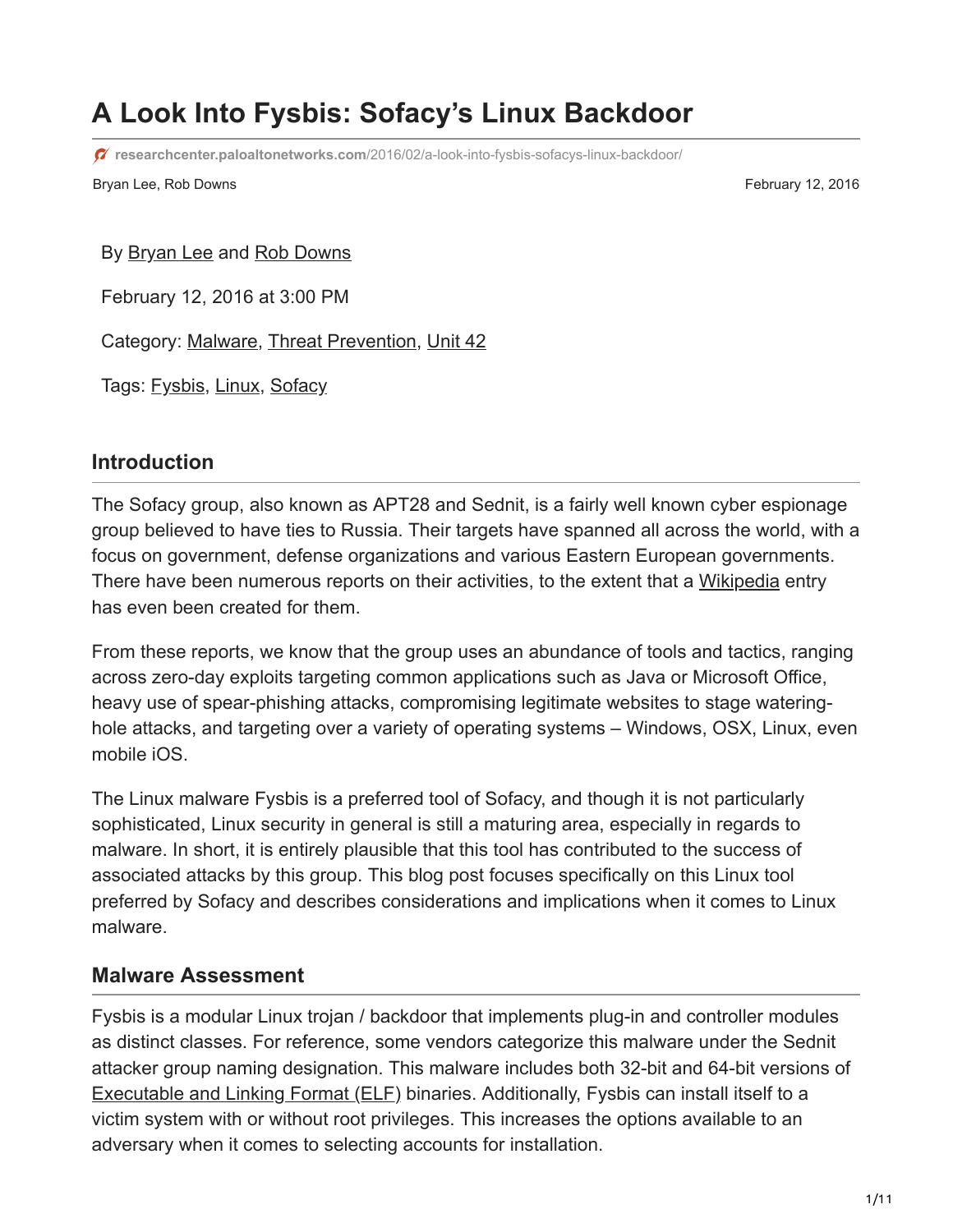Summary information for the three binaries we analyzed follows:

| MD <sub>5</sub>       | 364ff454dcf00420cff13a57bcb78467                                                                            |
|-----------------------|-------------------------------------------------------------------------------------------------------------|
| <b>SHA-256</b>        | 8bca0031f3b691421cb15f9c6e71ce19335<br>5d2d8cf2b190438b6962761d0c6bb                                        |
| ssdeep                | 3072:n+1R4tREtGN4qyGCXdHPYK9l0H786<br>O26BmMAwyWMn/qwwiHNI:n+1R43QcIL<br>XdF0w6IBmMAwwCwwi                  |
| <b>Size</b>           | 141.2 KB (144560 bytes)                                                                                     |
| <b>Type</b>           | ELF 64-bit (stripped)                                                                                       |
| Install as root       | /bin/rsyncd                                                                                                 |
| Root install desc     | synchronize and backup service                                                                              |
| Install as non-root   | ~/.config/dbus-notifier/dbus-inotifier                                                                      |
| Non-root install desc | system service d-bus notifier                                                                               |
| C <sub>2</sub>        | azureon-line[.]com (TCP/80)                                                                                 |
| Usage Timeframe       | <b>Late 2014</b>                                                                                            |
|                       | Table 1: Sample 1 - Late 2014 Sofacy 64-bit Fysbis                                                          |
| MD <sub>5</sub>       | 075b6695ab63f36af65f7ffd45cccd39                                                                            |
| <b>SHA-256</b>        | 02c7cf55fd5c5809ce2dce56085ba43795f2<br>480423a4256537bfdfda0df85592                                        |
| ssdeep                | 3072:9ZAxHANuat3WWFY9nqjwbuZf454U<br>NqRpROIDLHaSeWb3LGmPTrIW33HxIajF:<br>9ZAxHANJAvbuZf454UN+rv eQLZPTrV3Z |
| <b>Size</b>           |                                                                                                             |
|                       | 175.9 KB (180148 bytes)                                                                                     |
| <b>Type</b>           | ELF 32-bit (stripped)                                                                                       |
| Install as root       | /bin/ksysdefd                                                                                               |
| Root install desc     | system kernel service defender                                                                              |
| Install as non-root   | ~/.config/ksysdef/ksysdefd                                                                                  |
| Non-root install desc | system kernel service defender                                                                              |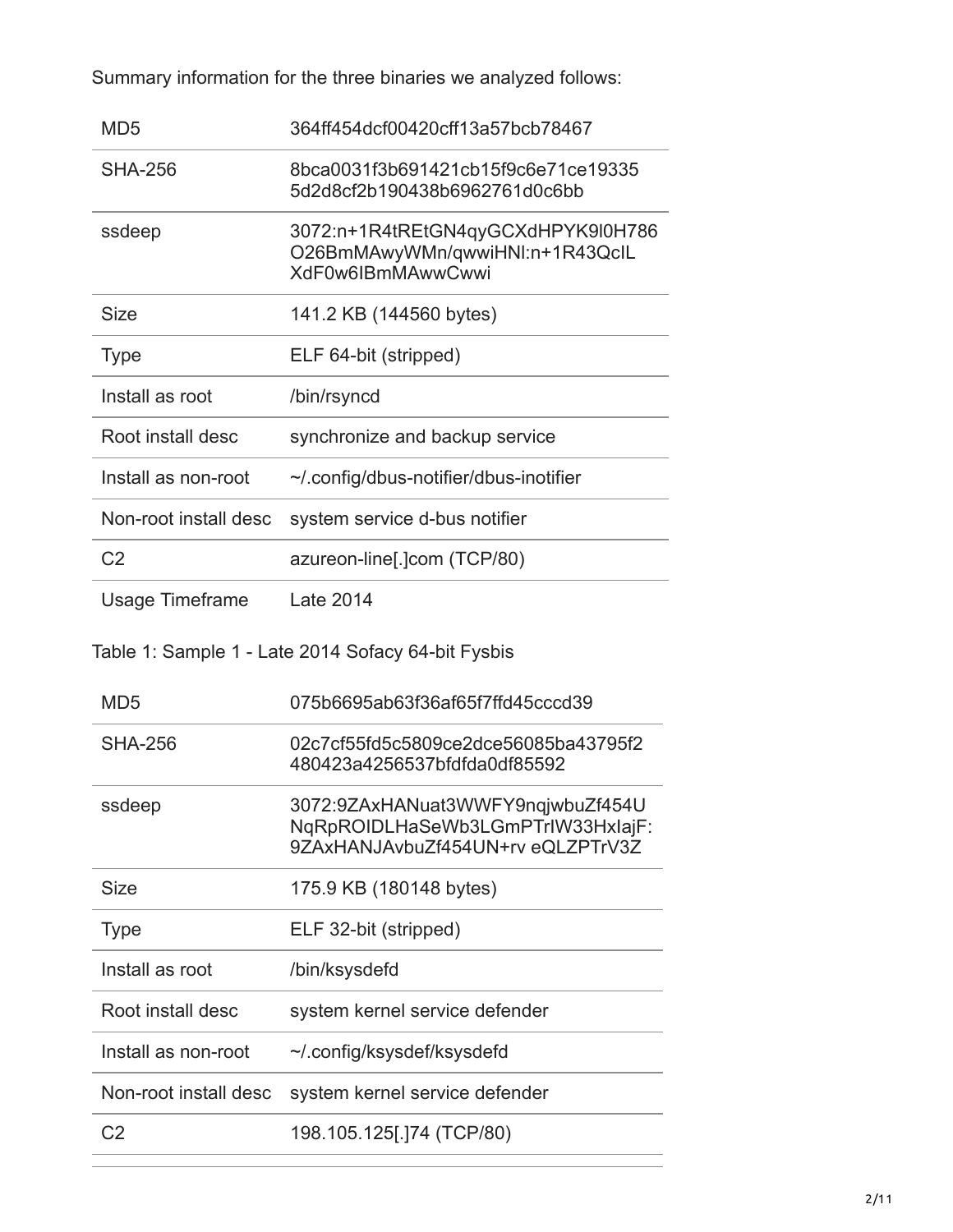| Usage Timeframe                                     | <b>Early 2015</b>                                                    |  |
|-----------------------------------------------------|----------------------------------------------------------------------|--|
| Table 2: Sample 2 - Early 2015 Sofacy 32-bit Fysbis |                                                                      |  |
| MD <sub>5</sub>                                     | e107c5c84ded6cd9391aede7f04d64c8                                     |  |
| <b>SHA-256</b>                                      | fd8b2ea9a2e8a67e4cb3904b49c789d57ed<br>9b1ce5bebfe54fe3d98214d6a0f61 |  |
| ssdeep                                              | 6144: W/D5tpLWtr91gmaVy+mdckn6BCUd<br>c4mLc2B9:4D5Lqgkcj+            |  |
| <b>Size</b>                                         | 314.4 KB (321902 bytes)                                              |  |
| <b>Type</b>                                         | ELF 64-bit (not stripped)                                            |  |
| Install as root                                     | /bin/ksysdefd                                                        |  |
| Root install desc                                   | system kernel service defender                                       |  |
| Install as non-root                                 | ~/.config/ksysdef/ksysdefd                                           |  |
| Non-root install desc                               | system kernel service defender                                       |  |
| C <sub>2</sub>                                      | mozilla-plugins[.]com (TCP/80)                                       |  |
| <b>Usage Timeframe</b>                              | Late 2015                                                            |  |

Table 3: Sample 3 - Late 2015 Sofacy 64-bit Fysbis

Overall, these binaries are assessed as low sophistication, but effective. They epitomize the grudging reality that Advanced Persistent Threat (APT) actors often don't require advanced means to affect their objectives. Rather, these actors more often than not hold their advanced malware and zero day exploits in reserve and employ just enough resources to meet their goals. It is only fair that defenders use any shortcuts or tricks at their disposal to shorten the amount of time it takes to assess threats. In other words, defenders should always look for ways to work smarter before they have to work harder.

### **Getting the Most Out of Strings**

Binary strings alone revealed a good amount about these files, increasing the efficacy of activities such as static analysis categorization (e.g., [Yara](https://plusvic.github.io/yara/)). One example of this is Fysbis installation and platform targeting information for the samples in Table 1 and Table 2.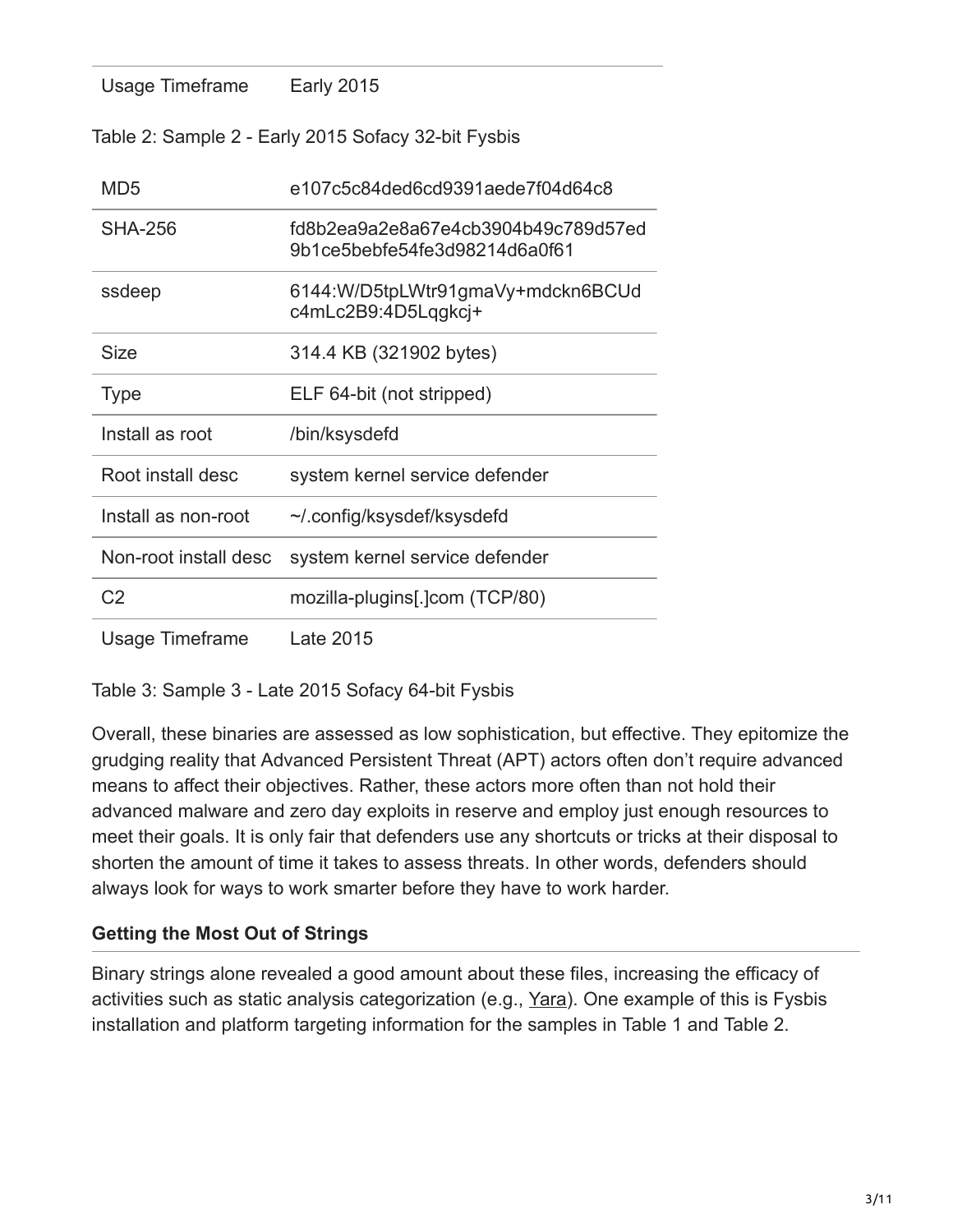

Figure 1: Sofacy Fysbis installation and platform targeting found in strings

In this case, we can see the binary installation path and local reconnaissance to determine which flavor of Linux the malware is running. This is followed by a number of Linux shell command style commands related to the malware establishing persistence.

Another example of easily obtained information from these samples is capability based.

| <font align="center" color="red" size="4">NRITE FILE IS SUCCESS</font><br>              |
|-----------------------------------------------------------------------------------------|
| <font align="center" color="red" size="4">NRITE FILE IS NOT SUCCESS</font><br>          |
| <table><caption><font color="red" size="4">TABLE FIND FILES</font></caption></table>    |
| √table≻                                                                                 |
| <table><caption><font color="red" size="4">TABLE READ FILES</font></caption></table>    |
| <table><caption><font color="red" size="4">TABLE DELETE FILES</font></caption></table>  |
| <table><caption><font color="red" size="4">TABLE EXECUTE FILES</font></caption></table> |
| 8FSModule                                                                               |
| /bin/sh                                                                                 |
| Your command not writed to pipe                                                         |
| Success execute command or long for waiting executing your command                      |
| Terminal started                                                                        |
| Terminal don't started                                                                  |
| Terminal stopped                                                                        |
| Terminal don't stopped                                                                  |
| Terminal yet started                                                                    |
| Terminal yet stopped                                                                    |
| Incorrect command ID                                                                    |
| Error for command ID                                                                    |
| Terminal don`t started for executing command                                            |
| Command will have end with <b>\n</b>                                                    |
| exit                                                                                    |
| 11RemoteShell                                                                           |
| w -u 2>&1                                                                               |
| <pre style="font-weight:bold;"></pre>                                                   |
| <pre>Keylogger started</pre>                                                            |
| ≺/pre>                                                                                  |
| <pre>Keylogger not started</pre>                                                        |
| ≺/pre>                                                                                  |
| <pre>Keylogger stoped</pre>                                                             |
| ≺/pre>                                                                                  |
| <pre>Keylogger not stoped</pre>                                                         |
|                                                                                         |
| <pre>Keylog thread exit</pre>                                                           |
| ≺/pre>                                                                                  |
| <pre>Keylogger yet started</pre>                                                        |
|                                                                                         |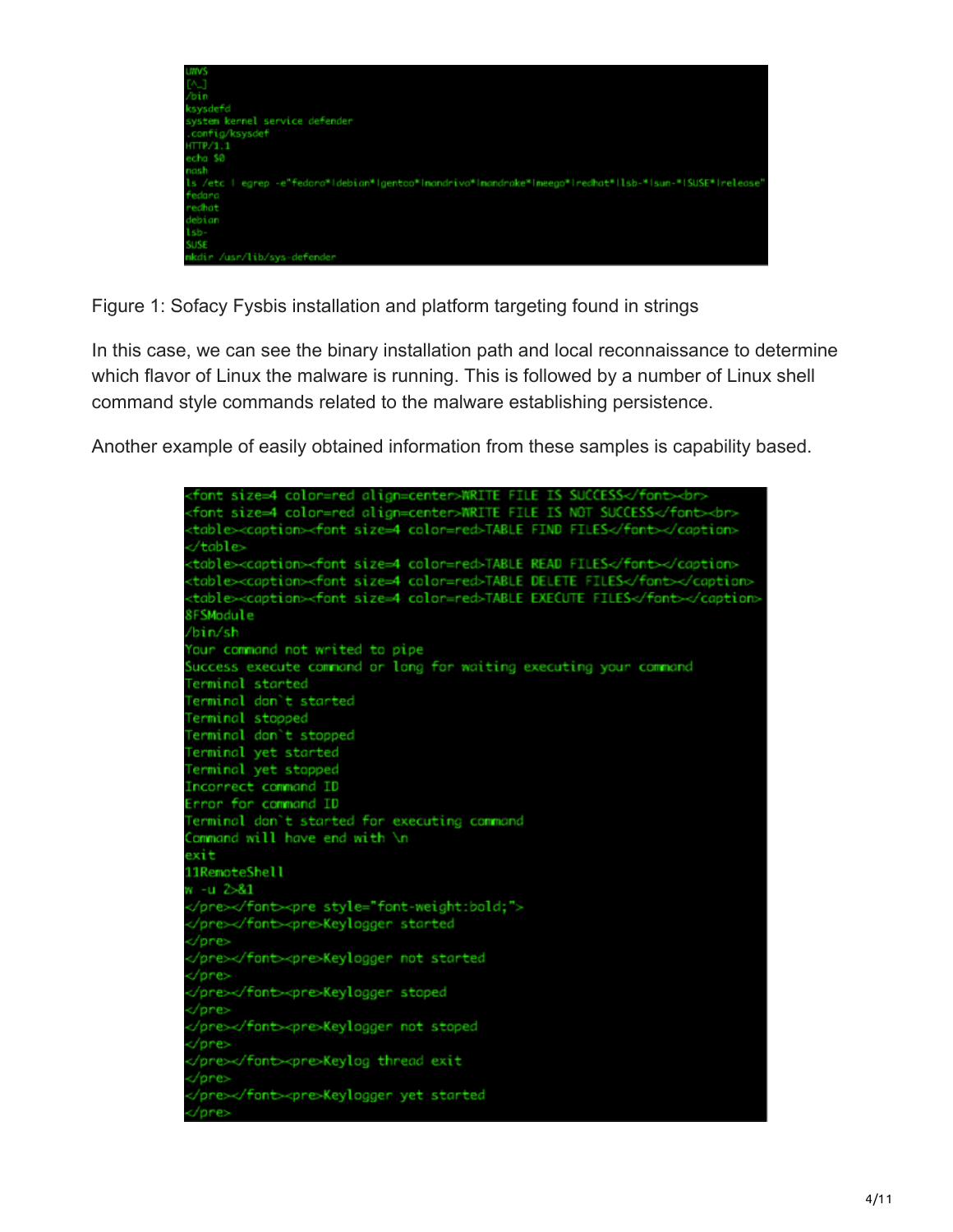Figure 2: Sofacy Fysbis capability related leakage through strings

Figure 2 shows interactive status / feedback strings that can give a defender an initial profile of capabilities. In addition to contributing to static analysis detections, this can be useful as a starting point for further incident response prioritization and qualification of the threat.

### **Symbolic Information Can Shorten Analysis Time**

Interestingly, the most recent ELF 64-bit binary we analyzed (Table 3) was not stripped prior to delivery, which offered additional context in the form of symbolic information. Defenders more familiar with Windows [Portable Executable \(PE\)](https://msdn.microsoft.com/en-us/library/ms809762.aspx) binaries can equate this with compilation of a Debug version versus a Release version. For comparison, if we were to inspect Fysbis "RemoteShell" associated strings in one of the stripped variants, we would only see the following:



Figure 3: Sofacy Fysbis stripped binary string references to RemoteShell capability

Compare this with what is available from the non-stripped variant:



Figure 4: Sofacy Fysbis non-stripped binary strings referenes to RemoteShell capability

Little static analysis gifts like these can help to speed defender enumeration of capabilities and – more importantly – further contribute to correlation and detection across related samples.

Additionally, this latest sample demonstrated minor evolution of the threat, most notably in terms of obfuscation. Specifically, both samples in Table 1 and Table 2 leaked installation information in the clear within binary strings. This was not the case with the sample in Table 3. Taking a closer look at this non-stripped binary using a disassembler, the following corresponds to decoding malware installation information for a root-privilege account.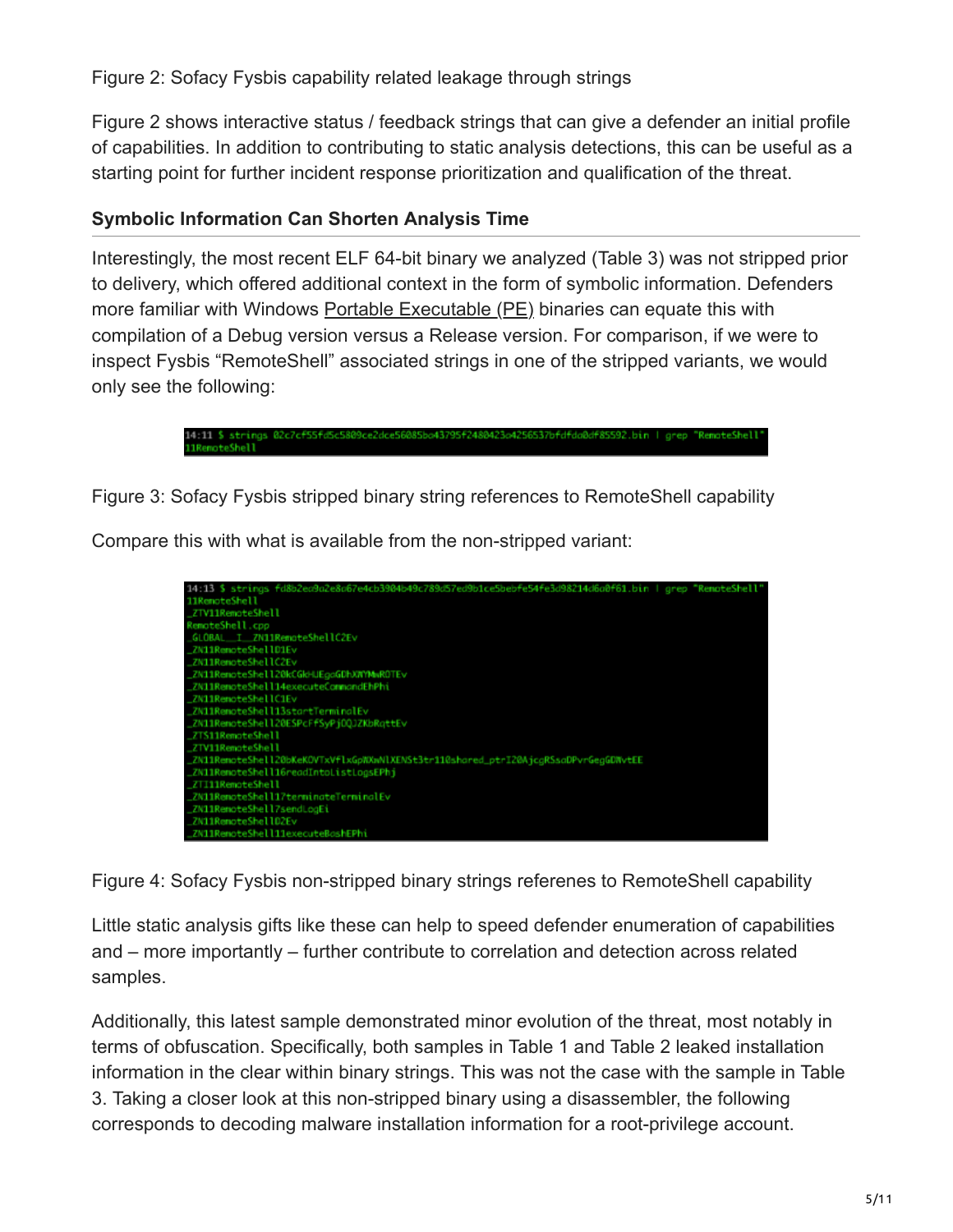

Figure 5: Assembly code view of Sample 3 installation decoding

In this case, the symbolic information hints at the method used for decoding, with references to mask, path, name, and info byte arrays.

| .data:00000000006300EF | ďb<br>0                                                     |
|------------------------|-------------------------------------------------------------|
| .data:00000000006300F0 | int8 installrootvars::INSTALL ROOT MASK<br>; unsigned       |
| .data:0000000006300F0  | ZN15installrootvars17INSTALL ROOT MASKE db OFAh             |
| .data:00000000006300F0 | : DATA XREF: main+671o                                      |
| .data:00000000006300F1 | db 0ADh ;<br>∙                                              |
| .data:00000000006300F2 | db<br>$OEBh : \bigcirc$                                     |
| .data:00000000006300F3 | 14 <sub>h</sub><br>db                                       |
| .data:00000000006300F4 | 78h<br>db<br>$\ddot{\rm{}}$<br>$\mathbf x$                  |
| .data:00000000006300F5 | 52h<br>db<br>R<br>$\ddot{x}$                                |
| .data:00000000006300F6 | db<br>54h<br>Τ<br>$\overline{z}$                            |
| .data:00000000006300F7 | db<br>78h<br>$\ddot{z}$<br>$\mathbf x$                      |
| .data:00000000006300F8 | ٠<br>0A5h<br>ďЬ<br>$\tau$                                   |
| .data:00000000006300F9 | ďb<br>0A8h<br>۰<br>$\ddot{\phantom{a}}$                     |
| .data:00000000006300FA | ďb<br>14h                                                   |
| .data:0000000006300FB  | int8 installrootvars::INSTALLROOT XAGENT PATH<br>; unsigned |
| .data:00000000006300FB | ZN15installrootvars23INSTALLROOT XAGENT PATHE db 0D5h       |
| .data:00000000006300FB | DATA XREF: main+7Blo<br>٠                                   |
| .data:00000000006300FC | 1Ah<br>dЪ                                                   |
| .data:00000000006300FD | 9Dh<br>ďЬ<br>ž.                                             |
| .data:00000000006300FE | ďЬ<br>0E7h<br>$\pm$                                         |
| .data:00000000006300FF | 9Fh<br>ďЬ                                                   |
| .data:0000000000630100 | int8 installrootvars::INSTALLROOT XAGENT NAME<br>; unsigned |
| .data:000000000630100  | ZN15installrootvars23INSTALLROOT XAGENT NAMEE db 91h        |
| .data:000000000630100  | DATA XREF: main+9Fio<br>٠                                   |
| .data:0000000000630101 | $4\mathrm{Fh}$ ;<br>dЪ<br>O                                 |
| .data:0000000000630102 | 0D8h<br>۰<br>ďЬ<br>÷                                        |
| .data:000000000630103  | <b>OBFh</b><br>٠<br>dЪ<br>$\overline{\mathbb{R}}$           |
| data:0000000000630104  | 0A3h<br>db                                                  |
| .data:0000000000630105 | 94h<br>db<br>⊕                                              |
| .data:0000000000630106 | db<br><b>0A6h</b><br>۰<br>÷                                 |
| data:000000000630107.  | <b>OBAh</b><br>٠<br>db<br>٠                                 |
| .data:0000000000630108 | db<br>1Fh                                                   |
| .data:000000000630109  | db<br>0                                                     |
| .data:000000000063010A | 0<br>db                                                     |
| .data:000000000063010B | 0<br>db                                                     |
| .data:000000000063010C | 0<br>db                                                     |
| .data:000000000063010D | 0<br>db                                                     |
| .data:000000000063010E | 0<br>db                                                     |
| .data:000000000063010F | 0<br>db                                                     |

Figure 6: Assembly view of Sample 3 root installation related byte arrays

As it turns out, the referenced byte mask is applied to the other byte arrays using a rolling double-XOR algorithm to construct malware installation paths, filenames, and descriptions for a Linux root account. Corresponding INSTALLUSER byte arrays exist, which facilitate the non-root installation for the trojan. The same masking method is also used by the binary to decode malware configuration C2 information, further showcasing how a little symbolic information can go a long way towards completeness and higher confidence in assessment of a malware sample.

If you would like to learn more about how Fysbis works, the samples analyzed remain fairly consistent with the sample analysis found [here.](http://vms.drweb.com/virus/?i=4276269)

## **Infrastructure Analysis**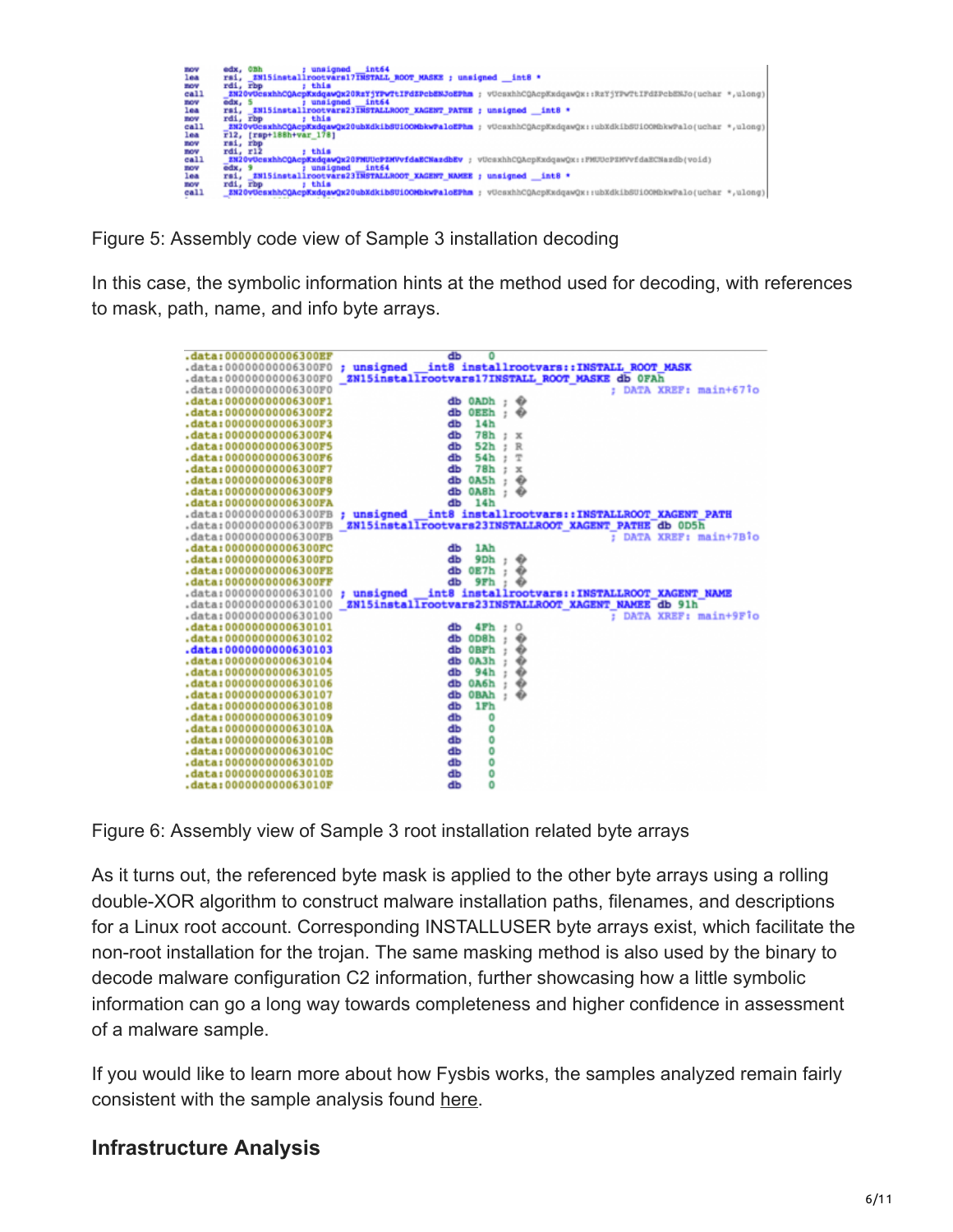As Unit 42 has discussed in depth in other blog articles, we have observed that adversaries in general are seemingly hesitant in changing their infrastructure. This may be due to not wanting to commit additional resources, or simply a matter of retaining familiarity for the sake of timeliness. In either case, we see the same type of behavior here with the Fysbis samples in use by Sofacy.

The oldest sample (Table 1), was found to beacon to the domain azureon-line[.]com, which had already been widely publicized as a known command and control domain for the Sofacy group. Using passive DNS, we can see that two of the original IPs this domain resolved to, 193.169.244[.]190 and 111.90.148[.]148 also mapped to a number of other domains that had been in use by the Sofacy group during that time period.



Figure 7: Sample 1 C2 resolutions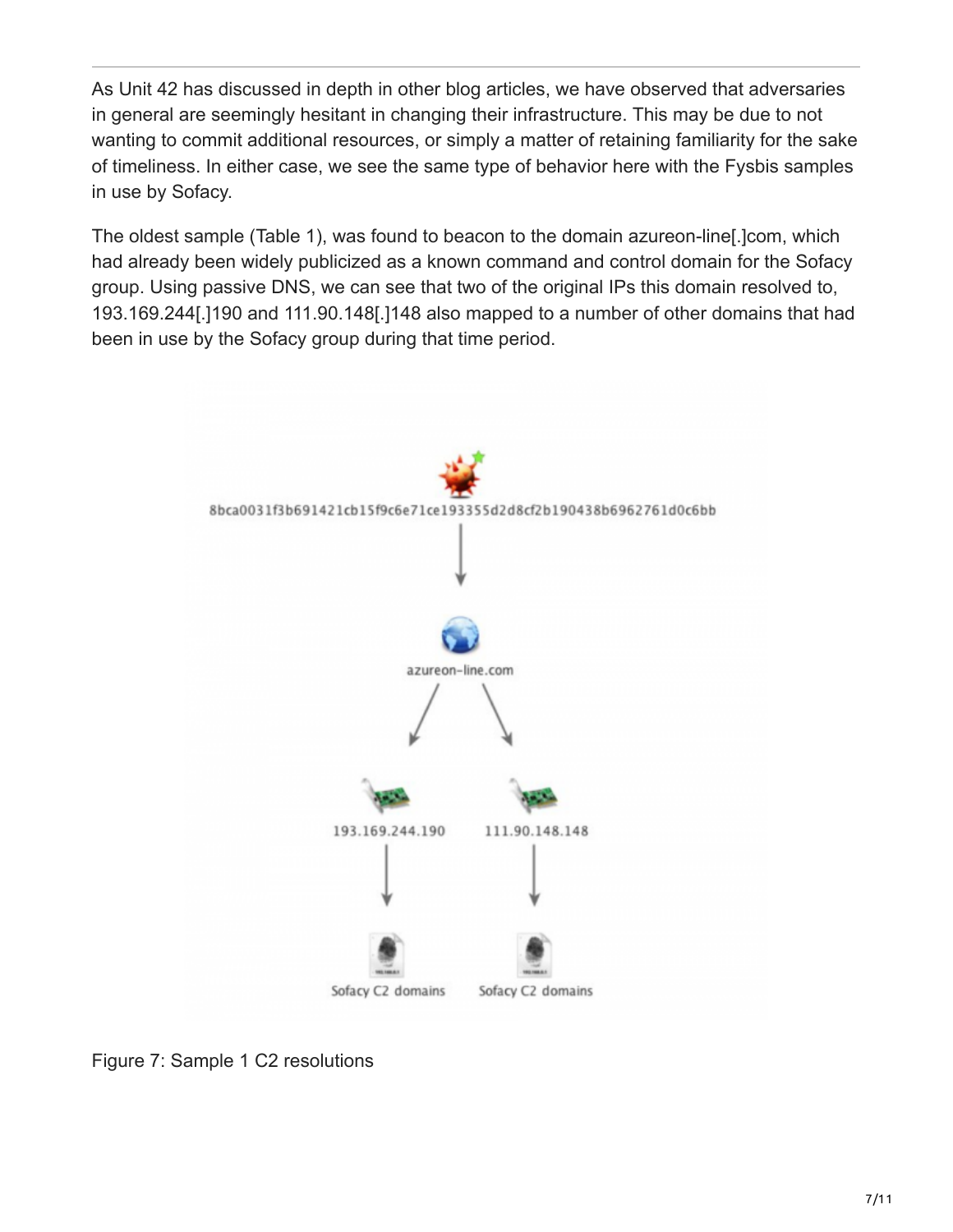The first of the newer samples (Table 2), continues the trend and beacons to an IP also widely associated with the Sofacy group, 198.105.125[.]74. This IP has been mostly associated with the tool specifically known as CHOPSTICK, which can be read about [here](https://www2.fireeye.com/rs/fireye/images/rpt-apt28.pdf).



#### Figure 8: Sample 2 C2 resolutions

The newest sample (Table 3), introduces a previously unknown command and control beacon to mozilla-plugins[.]com. This activity aligns with the previously observed Sofacy group tactic of integrating legitimate company references into their infrastructure naming convention. Neither this new domain nor the IP it resolves to have been observed in the past, indicating that the sample in Table 3 may be associated with a newer campaign. Comparing this sample's binary with the other two however, shows there are significant similarities on the code level as well as in terms of shared behavior.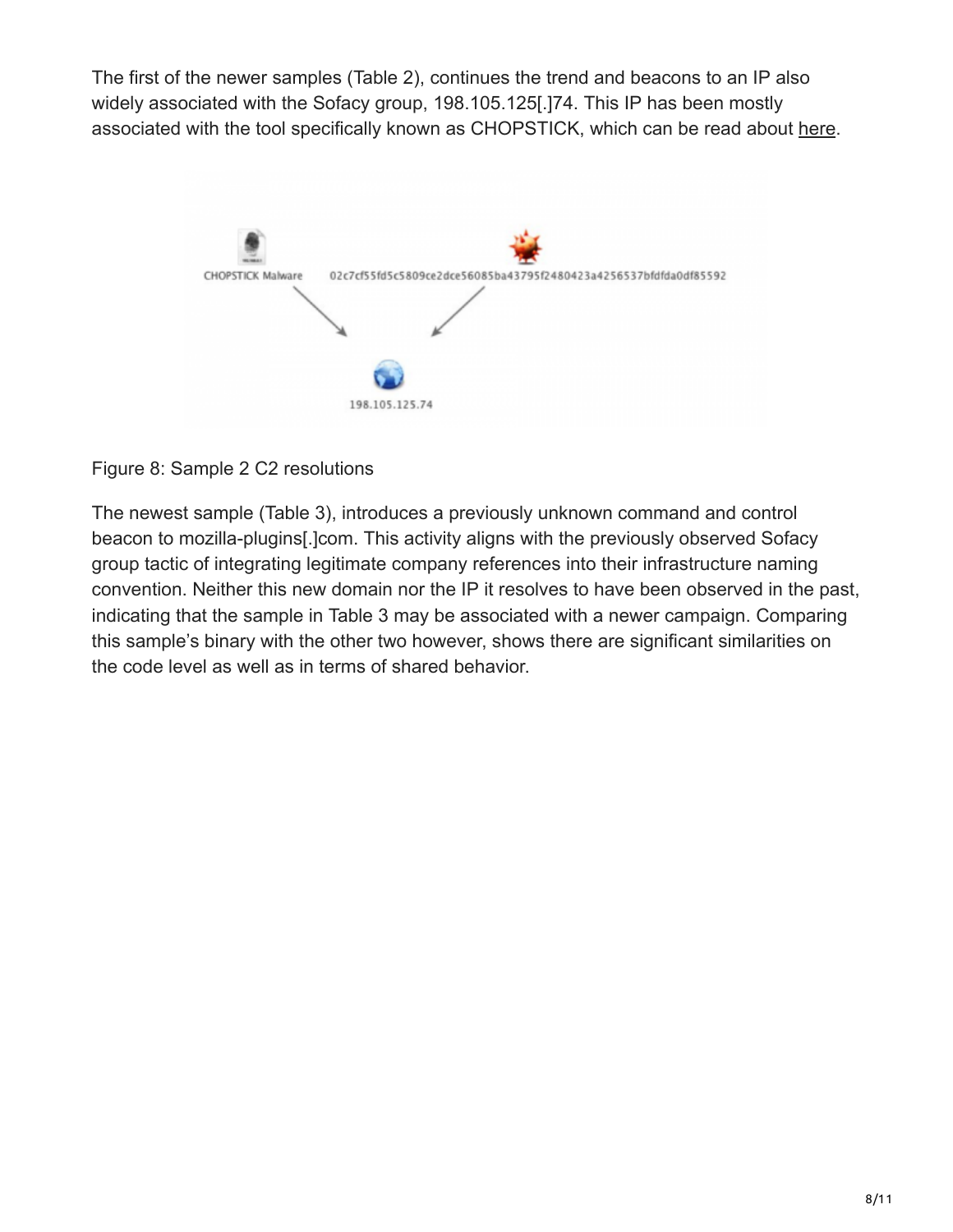

#### Figure 9: Sample 3 C2 resolutions

## **Conclusion**

Linux is used across business and home environments and appears in a variety of form factors. It is a preferred platform within data centers and the cloud for businesses, as well as an ongoing favorite when it comes to a majority of Internet-facing web and application servers. Linux is also at the foundation of Android devices and a number of other embedded systems. The value proposition of Linux – especially when it comes to its use in the enterprise – can be broken out into three perceived benefits: lower total cost of ownership (TCO), security, and feature set. While numbers and comparison alone can contribute to measurement of TCO and feature set, security requires further qualification. Expertise in the Linux platform is highly sought after across all industries for multiple disciplines, from system administration to big data analytics to incident response.

The majority of businesses still maintain Windows-heavy user environments where certain core infrastructure components also operate under Windows servers (e.g., Active Directory, SharePoint, etc.). This means, from a practical perspective, most of a business's focus remains on supporting and protecting Windows assets. Linux remains a mystery to a number of enterprise IT specialists –most critically for network defenders. Identifying and qualifying potential incidents requires a familiarity with what constitutes normal operation in order to isolate anomalies. The same is true for any other asset in an environment, normal operation is entirely dependent on a given asset's role / function in the enterprise.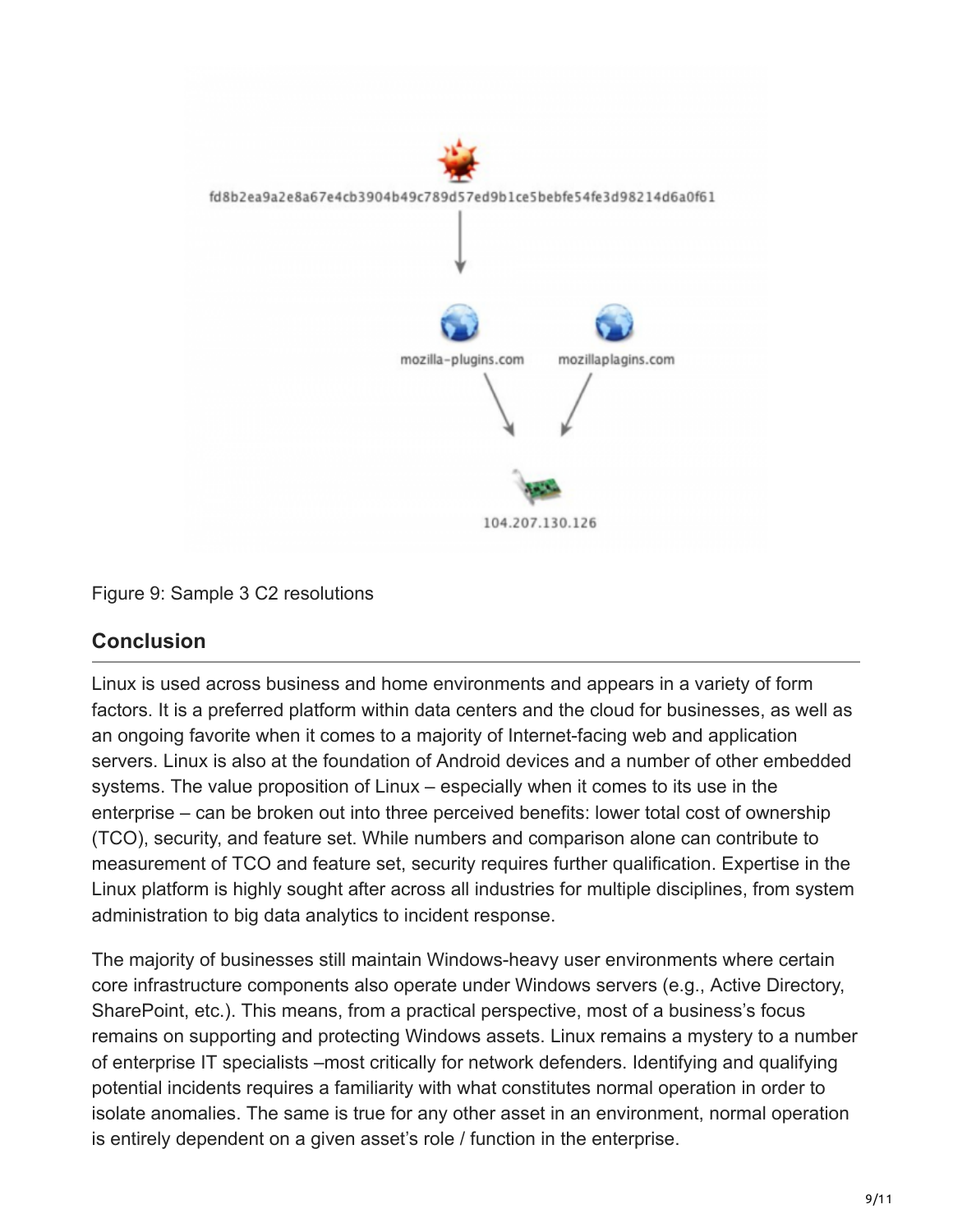Lack of expertise and visibility into non-Windows platforms combine in some environments to present significant risks against an organization's security posture. As a recent caution, the Linux vulnerability described under [CVE-2016-0728](http://www.pcworld.com/article/3023870/security/linux-kernel-flaw-endangers-millions-of-pcs-servers-and-android-devices.html) further demonstrates the potential breadth of real-world risks to associated platforms. A natural extension of this exposure is increased targeting by both dedicated and opportunistic attackers across various malicious actor motivations. Despite the lingering belief (and false sense of security) that Linux inherently yields higher degrees of protection from malicious actors, Linux malware and vulnerabilities do exist and are in use by advanced adversaries. To mitigate associated risks requires tailored integration of the people, processes, and technology in support of prevention, monitoring, and detection within an environment.

Linux malware detection and prevention is not prevalent at this time, but Palo Alto Networks customers are protected through our next-generation security platform:

- IPS signature 14917 deployed to identify and prevent command and control activity
- The C2 domains and files mentioned in this report are blocked in our Threat Prevention product.

| <b>Type</b>     | <b>Value</b>                                                                                                    |
|-----------------|-----------------------------------------------------------------------------------------------------------------|
| MD5             | 364ff454dcf00420cff13a57bcb78467                                                                                |
| <b>SHA256</b>   | 8bca0031f3b691421cb15f9c6e71ce193<br>355d2d8cf2b190438b6962761d0c6bb                                            |
| ssdeep          | 3072:n+1R4tREtGN4qyGCXdHPYK9I<br>0H786O26BmMAwyWMn/qwwiHNI:n<br>+1R43QcILXdF0w6IBmMAwwCwwi                      |
| MD5             | 075b6695ab63f36af65f7ffd45cccd39                                                                                |
| SHA-256         | 02c7cf55fd5c5809ce2dce56085ba437<br>95f2480423a4256537bfdfda0df85592                                            |
| ssdeep          | 3072:9ZAxHANuat3WWFY9nqjwbuZf<br>454UNqRpROIDLHaSeWb3LGmPTrI<br>W33HxIajF:9ZAxHANJAvbuZf454UN<br>+rv eQLZPTrV3Z |
| MD <sub>5</sub> | e107c5c84ded6cd9391aede7f04d64c8                                                                                |
| <b>SHA-256</b>  | fd8b2ea9a2e8a67e4cb3904b49c789d<br>57ed9b1ce5bebfe54fe3d98214d6a0f61                                            |
| ssdeep          | 6144: W/D5tpLWtr91gmaVy+mdckn6<br>BCUdc4mLc2B9:4D5Lqgkcj+                                                       |

#### **Indicators**